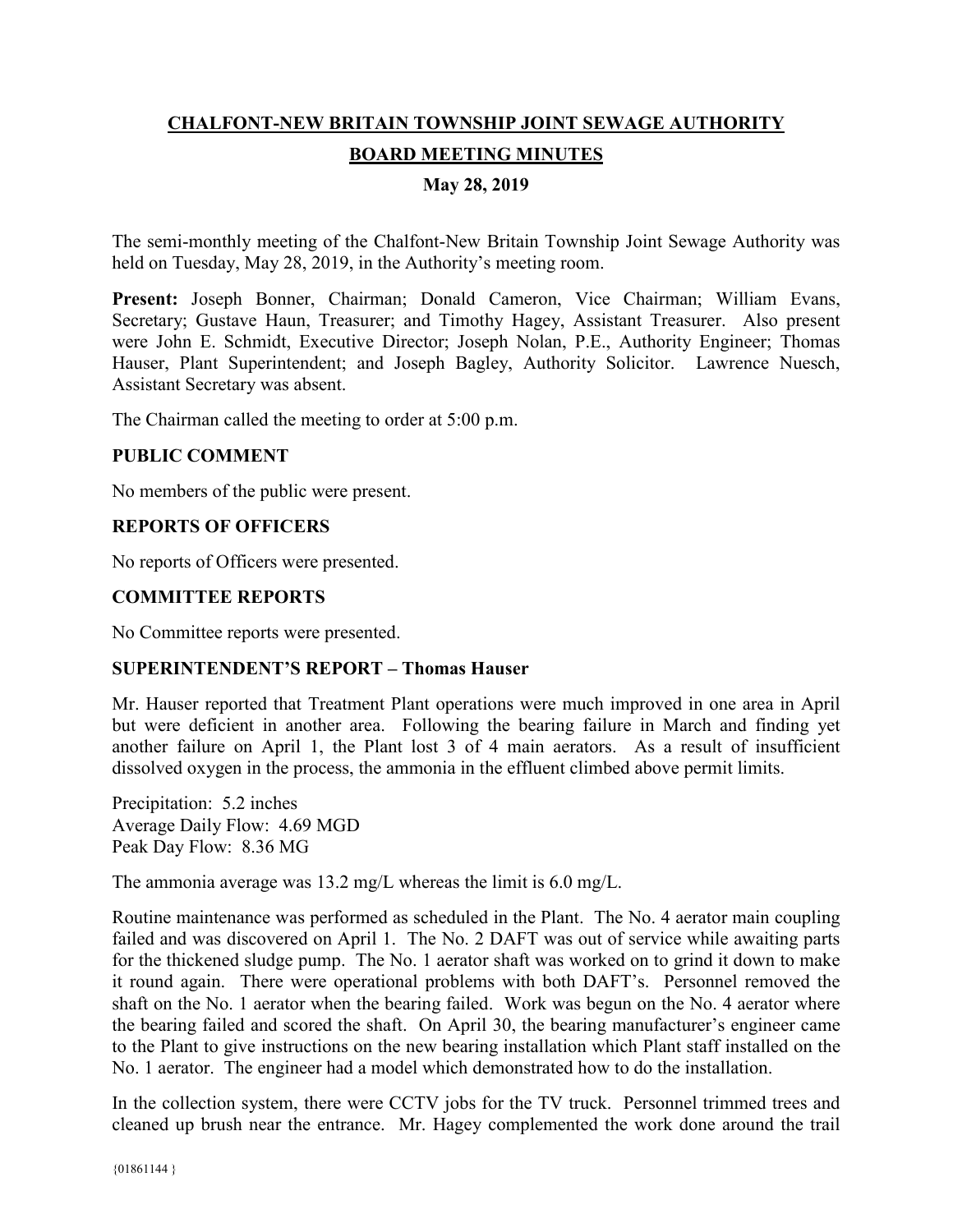about which he commented that the sight lines look good. Personnel used Root X in laterals with protruding roots. They also repaired 2 laterals that were completely blocked with roots.

## **EXECUTIVE DIRECTOR'S REPORT – John Schmidt**

Mr. Schmidt reported that the Union has ratified the contract.

**MOTION:** It was **MOVED** by Mr. Hagey and **SECONDED** by Mr. Cameron to extend all newly-revised benefits with the Union to all other employees as well. The Motion was unanimously adopted.

Mr. Schmidt reported on a letter received from the Auditor, Bee Bergvall, noting an increase of 2% per year for the next 3 years.

**MOTION:** It was **MOVED** by Mr. Cameron and **SECONDED** by Mr. Hagey to agree to the price, if used, which Bee Bergvall has offered for the next 3 years. The Motion was unanimously adopted.

Mr. Schmidt reported that the Soccer Association communicated that the proposal for a "kick wall" at the soccer field would be 10' high and 11' long and would be located near the existing shed. There was a general discussion about the proposal of a "kick wall" by the Soccer Association. A question was raised about whether it would require a Township building permit.

**MOTION:** It was **MOVED** by Mr. Cameron and **SECONDED** by Mr. Hagey to approve the installation of a soccer "kick wall" by the Soccer Association, pending resolution of the permit question. The Motion was approved 4-1.

Mr. Schmidt inquired if there were any changes to the May 14 meeting minutes. None were suggested.

#### **ENGINEER'S REPORT – Joseph Nolan, P.E.**

Mr. Nolan reported that the paving work was completed. The paving work was the last part of the Phase III Project. Mr. Nolan expects to receive an invoice with the final numbers. There is a little bit more finishing work involving top soil and seeding.

Mr. Nolan further reported that he just received final numbers for one of the dryers and he is now in a position to complete the dryer evaluation after he meets with Mr. Schmidt and Mr. Hauser.

Mr. Nolan referenced the Pump Station No. 4 proposal. A meeting has been scheduled for June 10 at 9:00 a.m. at the County offices. Mr. Bonner and Mr. Cameron will be in attendance. The representatives attending expect to report to the Board on the 11th.

There was a brief discussion about the Gryphon dryer model and the Fenton dryer model.

#### **SOLICITOR'S REPORT – Joseph M. Bagley, Esquire**

Mr. Bagley indicated he had nothing to add to Mr. Nolan's report.

#### **OTHER BUSINESS**

The Chairman called for any items for the June 11 agenda. It was mentioned again that the County meeting will take place the day before.